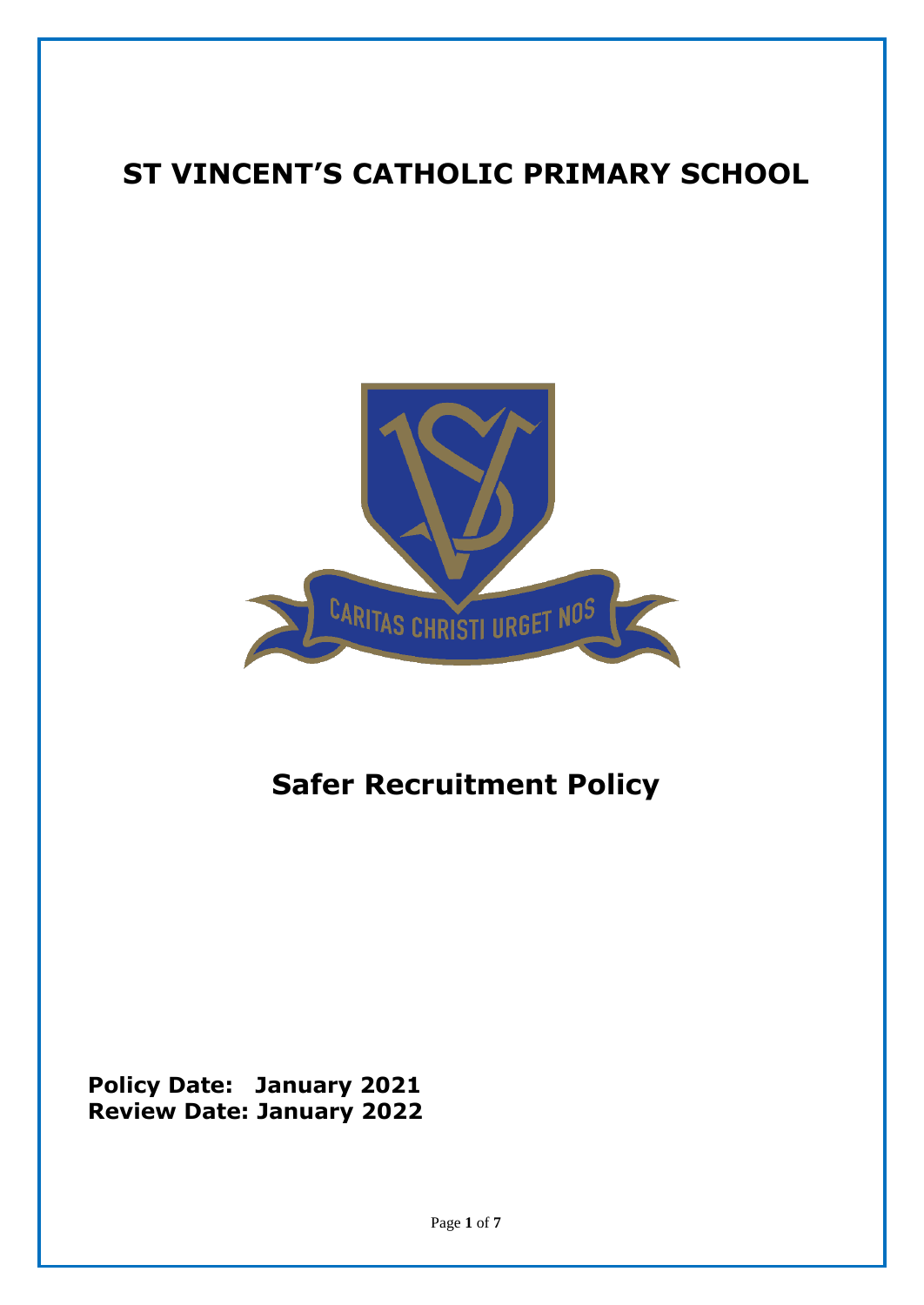# **Mission Statement**

#### *Caritas Christi Urget Nos*

#### *The love of Christ urges us to care for each other and strive for excellence in everything we do.*

#### **Introduction**

The safe recruitment of staff in schools is the first step to safeguarding and promoting the welfare of children in education. St. Vincent's School is committed to safeguarding and promoting the welfare of all pupils in its care. The school expects all staff and volunteers to share this commitment.

In line with recent legislation including the Children Act 2004, Safeguarding Children and Safer Recruitment in Education Guidance DfE/04217/2006, Keeping Children Safe in Education 2016 and the Safeguarding Vulnerable Groups Act 2006, the school takes very seriously its duty of care for all pupils. In order to help safeguard and promote the welfare of all its pupils, the school is committed to a thorough and consistent Safer Recruitment Policy.

#### **Aims and Objectives**

The aim of the Safer Recruitment policy is to help deter, reject or identify people who might abuse pupils or are otherwise unsuited to working with them by having appropriate procedures for appointing staff.

The school has a principle of open competition in its approach to recruitment and will seek to recruit the best applicant for the job. The recruitment and selection process should ensure the identification of the person best suited to the job at the school based on the applicant's abilities, qualification, experience and merit as measured against the job description and person specification.

The recruitment and selection of staff will be conducted in a professional, timely and responsive manner and in compliance with current employment legislation.

If a member of staff involved in the recruitment process has a close personal or familial relationship with an applicant they must declare as soon as they are aware of the individual's application and avoid any involvement in the recruitment and selection decision-making process.

The policy objectives are to operate this procedure consistently and thoroughly while obtaining, collating, analysing and evaluating information from and about applicants applying for job vacancies at the school.

#### **Roles and Responsibilities**

It is the responsibility of the Head Teacher to:

- Ensure the school has effective policies and procedures in place for recruitment of all staff and volunteers in accordance with DCSF guidance and legal requirements.
- Monitor the school's compliance with them.
- Ensure that the school operates safe recruitment procedures and makes sure all appropriate checks are carried out on all staff and volunteers who work at the school.
- To monitor contractors' and agencies' compliance with this document.
- Promote welfare of children and young people at every stage of the procedure.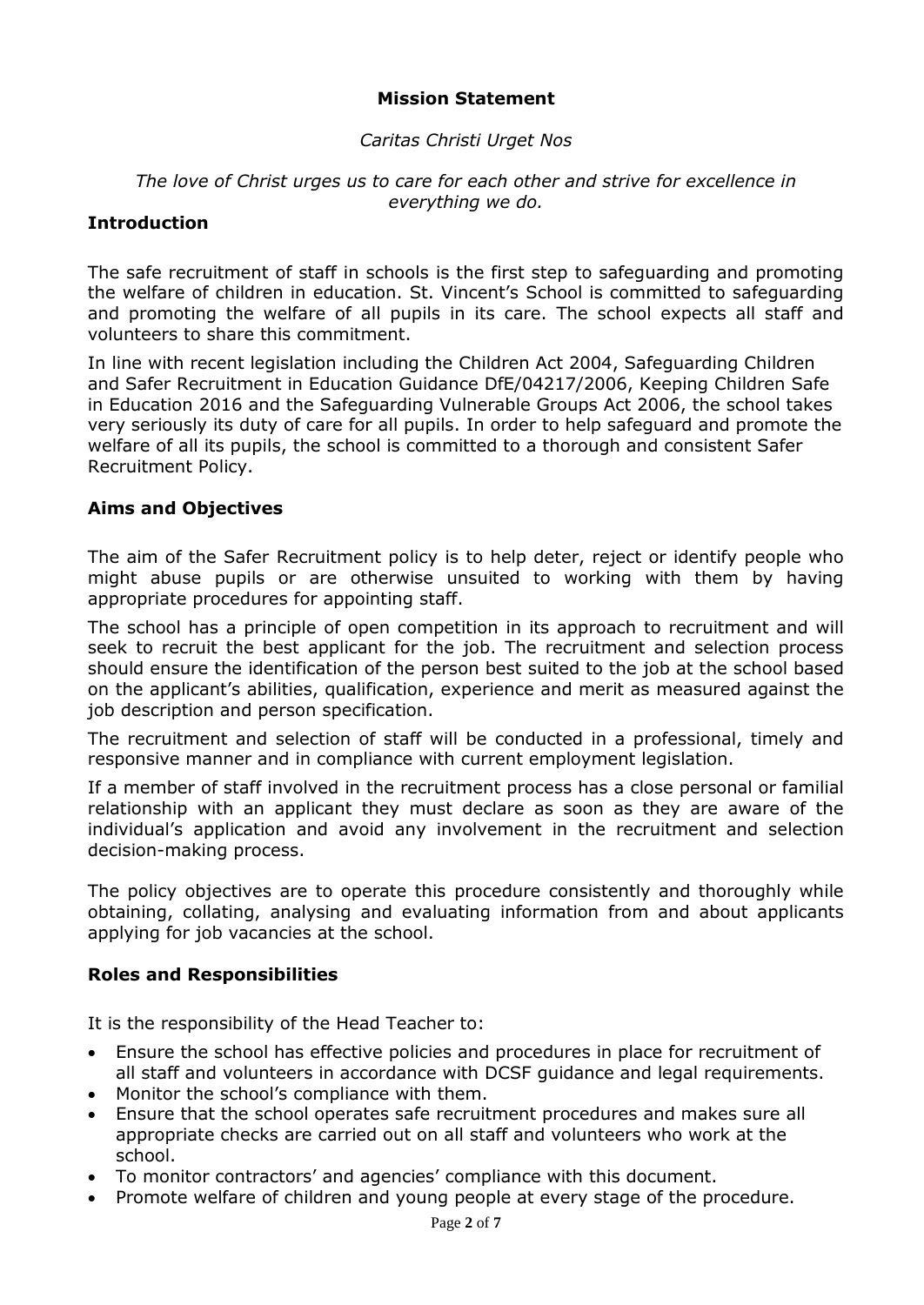## **Recruitment and Selection Procedure**

# *Advertising*

To ensure equality of opportunity, the school will advertise all vacant posts to encourage as wide a field of applicant as possible; normally this entails an external advertisement.

Any advertisement will make clear the school's commitment to safeguarding and promoting the welfare of children.

All documentation relating to applicants will be treated confidentially in accordance with the Data Protection Act in line with General Data Protection Regulation (GDPR) guidance.

## *Application Form*

All applicants must complete, in full, an application form. Those who do not cannot be considered. CVs may be submitted in addition to, but not instead of, the application form.

#### *Job Descriptions and Person Specifications*

A job description is a key document in the recruitment process, and must be finalised prior to taking any other steps in the recruitment process. It will clearly and accurately set out the duties and responsibilities of the job role.

The person specification is of equal importance and informs the selection decision. It details the skills, experience, abilities and expertise that are required to do the job. The person specification will include a specific reference to suitability to work with children.

#### *References*

References for short listed applicants will be sent for immediately after short listing. The only exception is where an applicant has indicated on their application form that they do not wish their current employer to be contacted. In such cases, this reference will be taken up immediately after interview and prior to any formal offer of employment being made. Two professional/character references must be provided. These will always be sought and obtained directly from the referee and their purpose is to provide objective and factual information to support appointment decisions. Any discrepancies or anomalies will be followed up.

#### **Interviews**

There will be a face-to-face interview and the same panel will see all the applicants for the vacant position. The interview process will explore the applicant's ability to carry out the job description and meet the person specification. It will enable the panel to explore any anomalies or gaps that may have been identified in order to satisfy themselves that the chosen applicant can meet the safeguarding criteria (in line with the Safer Recruitment Training).

**Any information in regard to past disciplinary action or allegations, cautions or convictions will be discussed and considered in the circumstance of the individual case during the interview process. At least one member of any interviewing panel will have undertaken safer recruitment training or refresher training, as applicable.**

**All applicants who are invited to an interview will be required to bring evidence of their identity, address and qualifications. Original document will**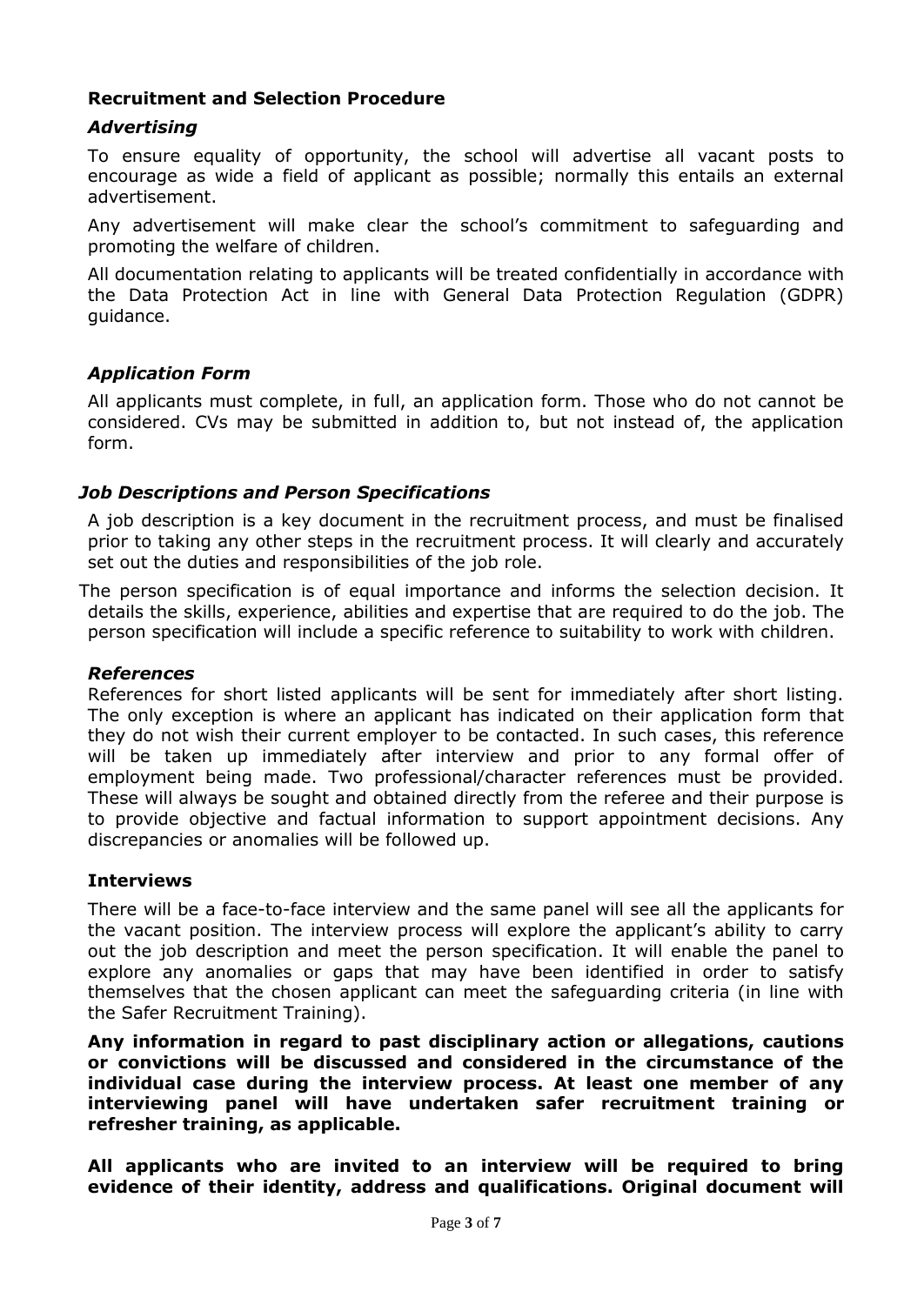#### **only be accepted and photocopies will be taken. Unsuccessful applicant documents will be destroyed at the end of the recruitment programme.**

#### **Offer of Employment and New Employee Process**

The appointment of all new employees is subject to the receipt of a satisfactory enhanced DBS Certificate, checks against disqualifications, prohibitions or restrictions, references, medical checks, copies of qualification and proof of identity. A personal file checklist will be used to track and audit paperwork obtained in accordance with the Safer Recruitment Training. The checklist will be retained on personal files.

#### *The Rehabilitation of Offenders Act 1974*

The Rehabilitation of Offenders Act 1974 does not apply to positions which involve working with, or having access to pupils. Therefore, any convictions and cautions that would normally be considered 'SPENT' must be declared when applying for any position at the school.

#### *DBS (Disclosure and Barring Service) Certificate (formerly known as CRB Disclosure)*

All staff require an enhanced DBS Certificate and a barred list check and therefore it must be obtained *before* the commencement of employment of any new employee. It is the school's policy to re-check employee's DBS Certificates every three years. Members of staff are aware of their obligation to inform the Head Teacher of any cautions or convictions that arise between these checks taking place.

#### *Dealing with Convictions*

The school operates a formal procedure if a DBS Certificate is returned with details of convictions. Consideration will be given to the Rehabilitation of Offenders Act 1974 and also:

- The nature, seriousness and relevance of the offence.
- How long ago the offence occurred.
- One-off or history of offences.
- Changes in circumstances.
- Decriminalisation and remorse.

A formal meeting will take place face-to-face to establish the facts with the Head Teacher. A decision will be made following this meeting.

#### *Proof of Identity, Right to Work in the UK & Verification of Qualifications and/or Professional Status*

All applicants invited to attend an interview will be required to bring their identification documentation such as passport, birth certificate, driving license etc. with them as proof of identity/eligibility to work in UK in accordance with those set out in the Immigration, Asylum and Nationality Act 2006 and DBS Code of Practice Regulations.

In addition, applicants must be able to demonstrate that they have actually obtained any academic or vocational qualification legally required for the position and claimed in their application form.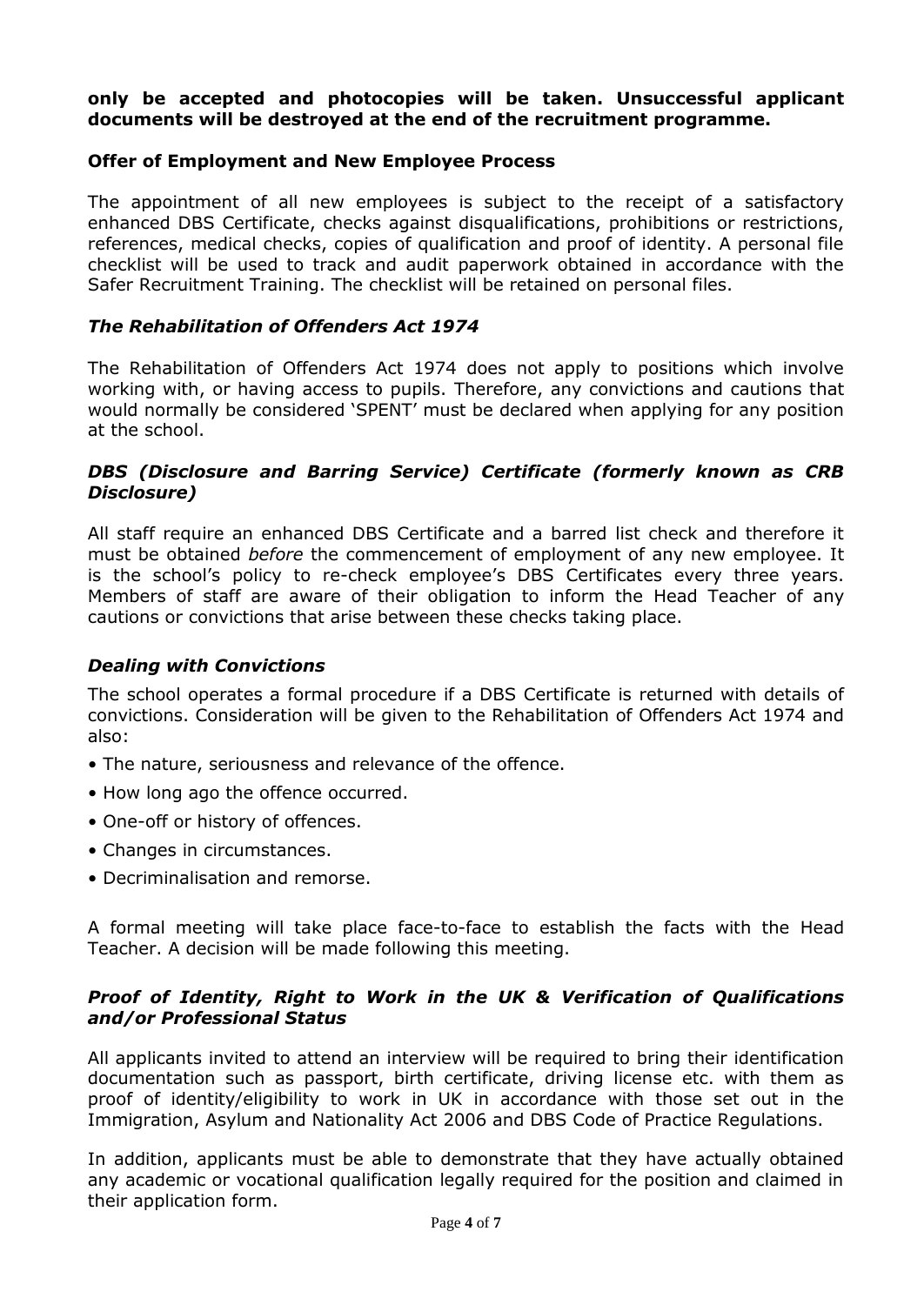## *Medical Fitness*

Anyone appointed to a post involving regular contact with children must possesses the appropriate level of physical and mental fitness before any appointment offer is confirmed. All successful applicants are requested by HR to complete a medical questionnaire and where appropriate a doctor's medical report may be required.

#### *Overseas checks*

All new employees where persons have lived outside the UK are subject to additional checks in accordance with Immigration, Asylum and Nationality Act 2006.

#### *Induction Programme*

All new employees will be given an induction programme which will clearly identify the school policies and procedures, including the Child Protection Policy, and make clear the expectation and codes of conduct which will govern how staff carry out their roles and responsibilities.

#### *Centralised Register of Members of Staff*

In addition to the various staff records kept in school and on individual personnel files, a single centralised record of recruitment and vetting checks is kept in accordance with the DfE requirements. This is kept up-to-date and retained online as part of the secure administration files. The Centralised Register will contain details of the following:

- All employees who are employed to work at the school.
- All employees who are employed as supply staff to the school whether employed directly or through an agency.
- All others who have been chosen by the school to work in regular contact with children. This will cover volunteers, governors, peripatetic staff and people brought into the school to provide additional teaching or instruction for pupils but who are not staff members eg: sports coaches etc.

#### *Record Retention / Data Protection*

The school will retain all interview notes on all applicants for a period of 6 months, after which time the notes will be destroyed (i.e.: shredded). The 6 month retention period is in accordance with the Data Protection Act 1998 and will also allow the school to deal with any data access requests, recruitment complaints or to respond to any complaints made to an Employment Tribunal. All information retained on employees is kept centrally in the School Office in a locked and secure cabinet.

#### *Ongoing Employment*

The school recognises that safer recruitment and selection is not just about the start of employment, but should be part of a larger policy framework for all staff. The school will therefore provide ongoing training and support for all staff, as identified through the annual review/appraisal procedure.

#### *Leaving Employment at St. Vincent's School*

Despite the best efforts to recruit safely there might be occasions when allegations of abuse against children and young people are raised. In cases relating to the behaviour of an employee (these behaviours are within the context of four categories of abuse (i.e.: physical, sexual and emotional and neglect) the school's Child Protection and Safeguarding Policy will apply. In cases of dismissal (or resignation) due to the above behaviour, the school will inform the DfE and the Children's Safeguarding Unit of the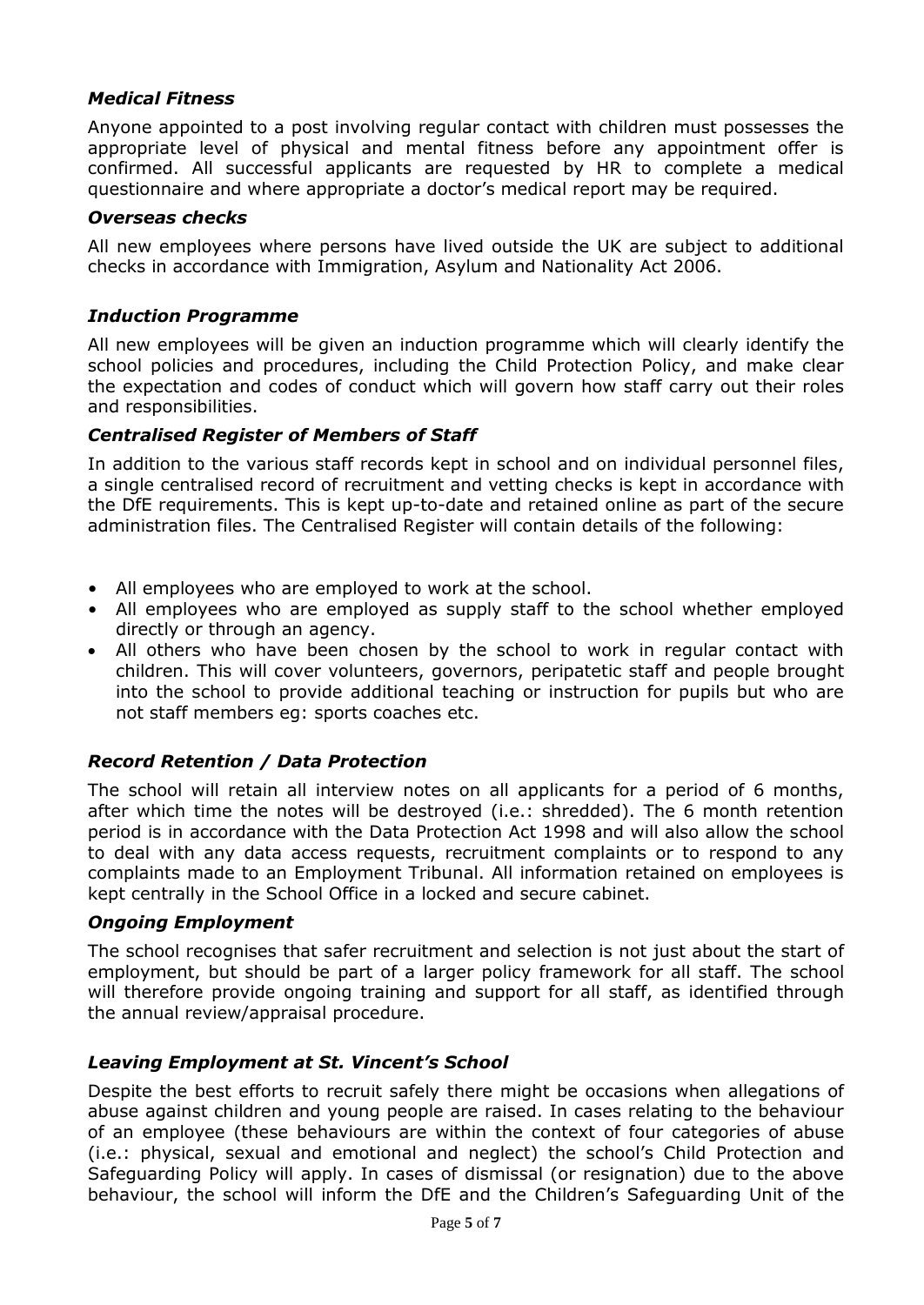circumstances why the employee is leaving the school's employment. The school will also make a referral to DBS if the referral requirements are met.

# **Ongoing Culture of Vigilance**

The school places a strong emphasis on ongoing awareness and vigilance in order to maintain an environment that deters and prevents abuse and challenges inappropriate behaviour.

This graphic is a representation of the various features that make a safer environment at the school (it is not an exhaustive list):



# **Features of a Safer Culture**

- An open culture, no secrets.
- A belief that 'it could happen here.'
- Clear procedures for reporting concerns, including whistleblowing.
- Support for children and adults who do raise concerns and commitment to take action.
- A code of conduct that makes clear what is acceptable and unacceptable behaviour.